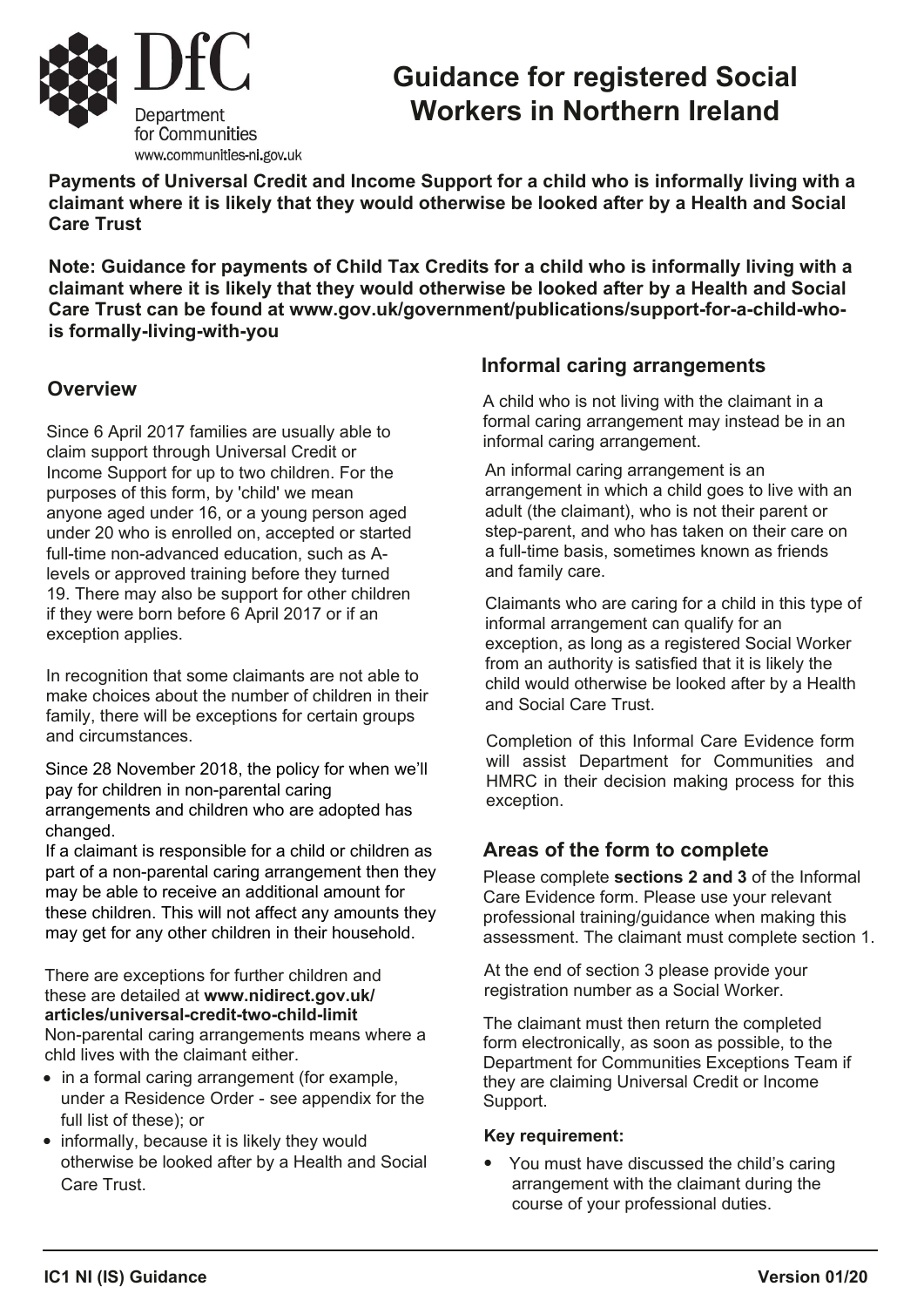### **Further questions**

- **1.** Do I need to meet the child who is being cared for by the claimant?
- **a.** Please use your professorial judgement about whether seeing the child is necessary to making this assessment. If you have previously met this child in this caring arrangement it may not be necessary to see them again.
- **2.** Do I need to meet the claimant?
- **a.** Yes. However if you or a colleague have recently visited the home of the claimant during the course of your professional duties as a registered Social Worker and feel capable of making this assessment without visiting them again then doing so for these purposes is not necessary. Please bear in mind that the circumstances of the claimant may have changed since they were last visited or met. Therefore, if a recent meeting has not taken place another should be scheduled for completing this form. Please use your own discretion in judging whether you need to meet the claimant in their home or not.
- If the child has been cared for by the claimant for **3.** a long time, when should I assess the child as would likely otherwise be looked after by a local Health and Social Care Trust?
- You should make an assessment at the point they **a.**joined the household.
- **4.** Do I have any legal responsibilities to inform any authorities if I have any concerns about this caring situation?
- **a.** Completing this form and meeting the claimant will [not bring in any additional legal](www.gov.uk/hmrc/ctc-exceptions) responsibilities to your existing professional role. You will continue to operate within your professional duty of confidence and any legal obligations you currently have. For example safeguarding children and the public.
- **5.** How should I judge if the child would otherwise be looked after by a Health and Social Care Trust?
- **a.** Please exercise your professional judgement in making a decision about whether the child would otherwise be looked after. This will involve an assessment of the credibility of what you have been told by the claimant and that it is consistent with the tick boxes in section 3. The claimant is not required to provide any physical documentation though they may wish to do so in your meeting(s).
- **6.** Do I need to be a registered social worker in the local health and social care trust in which a claimant is a resident, or the local health and social care trust where the child was previously living with their parents?
- a. For these purposes it does not matter which health and social care trust you work for, as long as you feel able to make the judgement about whether the child would likely otherwise be looked after by a health and social care trust.

Please exercise your professional judgement in making a decision about whether the child would otherwise be looked after.

- **7.** What does the form mean by "normally living with them"?
- **a.** The child is considered to be living with the carer as their normal residence, meaning regularly, usually, typically lives with them, which allows for temporary or occasional absences.
- What should the claimant do with the form **8.** after completion?
- a. It is the responsibility of the claimant to return the form to Department for Communities to support their claim for Universal Credit or Income Support. There is guidance on the final page of the form to assist them doing so, and they should also have been notified of the process previously. Department for Communities may contact you to confirm your authentication.